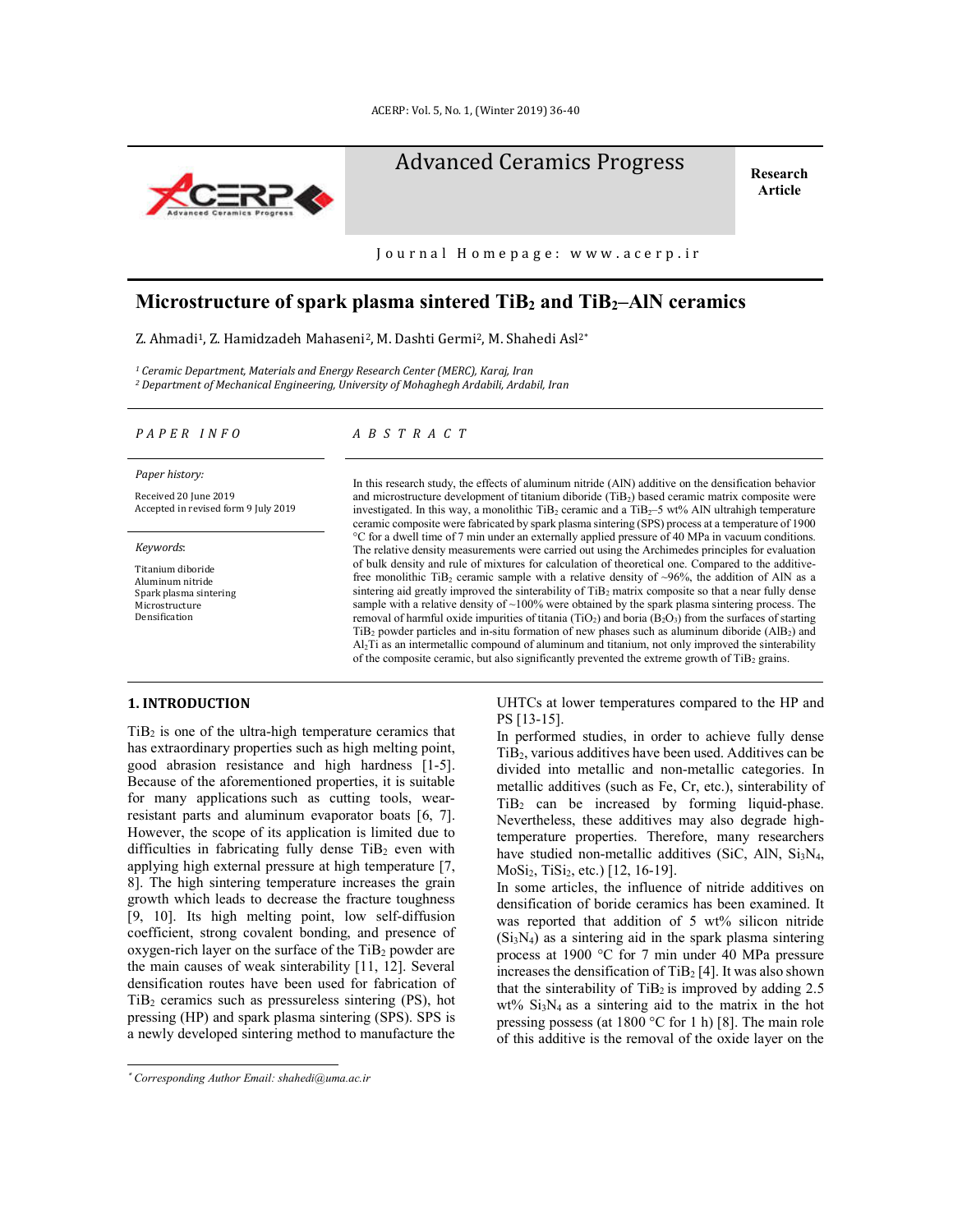surface of the initial powder that improves the densification [4, 20]. Another research shows when a small amount ( $\leq$  5 wt%) of AlN was added to TiB<sub>2</sub> and hot pressed at 1800 °C for 1 h, the sinterability of TiB2 was improved and density reached 98% when the added amount of AlN was 5 wt% [21].

In the present paper, the effect of AlN as a sintering aid on the microstructural evolution of TiB<sub>2</sub>-based ceramics was investigated. Monolithic  $TiB<sub>2</sub>$  and  $TiB<sub>2</sub>$ -5 wt% AlN ceramic samples were fabricated by the spark plasma sintering at a temperature of 1900 °C for 7 min under 40 MPa pressure in a vacuum atmosphere. The chemical reactions and microstructural variations of samples were accomplished by x-ray diffractometer, scanning electron microscope, and thermodynamic assessments.

#### **2. MATERIALS and METHODS**

Commercially available  $TiB<sub>2</sub>$  powder (particle size: 3-8) µm, purity: 99.9%, Xuzhou Hongwu Co., China) as the matrix and 5 wt% of AlN powder (particle size: 1-2 µm, purity: 99%, Xuzhou Hongwu Co., China) as a sintering aid were prepared as raw materials. The powders were mixed in ethanol media for 30 min using an ultrasonic bath (Daihan WUC-D10H, Korea). Then, the slurry of TiB2-AlN mixture was heated on a hot plate magnetic stirrer (Heidolph MR 3001 K, Germany) at 120 °C for 3 h and completely dried for 24 h in an oven (Memmert Universal Oven Um, Germany). Afterward, the dried powder mixture was milled and passed through a sieve. Finally, a graphite die with 30 mm inner diameter and 5 mm height was filled with the powders separated with graphite foils. Sintering process was accomplished at 1900 °C for 7 min under 40 MPa in a vacuum hot-press spark plasma (Nanozint 10i, Khalapoushan Felez Co., Iran). Furthermore, the monolithic  $TiB<sub>2</sub>$  sample was sintered at the identical processing status using the as received TiB<sub>2</sub> powder directly.

Archimedes method (ASTM B962) was utilized to measure the relative density and the theoretical density was calculated by the mixtures rule. Field emission SEM (Mira3, Tescan, Czech Republic) analyses were carried out for the microstructural investigations of spark plasma sintered ceramics of polished and fracture surfaces. The grain size of  $TiB<sub>2</sub>$  matrix was approximated by image processing software (ImageJ, Wayne Rasband, USA). The elemental analysis was carried out by an energy dispersive spectroscope (EDS: DXP-X10P) coupled with the SEM system. The phase composition analysis of as-sintered ceramics was carried out by an X-ray diffractometer (Philips PW1730).

#### **3. RESULTS AND DISSCUSSION**

Fig. 1 displays the result of measured relative densities of spark plasma sintered of pure TiB<sub>2</sub> and TiB<sub>2</sub>-AlN samples. As can be seen, compared to the monolithic  $TiB<sub>2</sub>$  ceramic with a relative density of 96%, the AlN-

doped TiB<sub>2</sub> ceramic reached its full density with a relative density of 100% so that both of them were sintered at same processing conditions. The results show that the porosity is equal to 4% and 0% for the monolithic  $TiB<sub>2</sub>$  and the AlN-doped  $TiB<sub>2</sub>$  composite, respectively. These results are in agreement with the water absorption test as the additive-free sample had  $0.02\%$  content, while the AlN-doped TiB<sub>2</sub> ceramic absorbed only 0.01% water.

SEM micrographs of the polished surfaces of spark plasma sintered monolithic  $TiB<sub>2</sub>$  and AlN-doped  $TiB<sub>2</sub>$ sample are presented in Fig. 2 (a) and (b), respectively. Addition of AlN significantly promoted the densification and developed microstructure of  $TiB<sub>2</sub>$ compared to the additive-free sample. As can be seen in Fig. 2, the occurrence of sintering phenomenon between the particles had taken place and several necks formed between neighbor particles. A few porosities in the microstructure can be related to the grains broken out of the main body of the sample during of polishing process.



**Figure 1.** The relative density of the spark plasma sintered ZrB<sub>2</sub>-based ceramics

Kim et al. [13] have reached a 95% relative density for  $TiB<sub>2</sub>$ -AlN by pressureless sintering of a mechanochemically processed Ti, Al, and BN powder mixture at 1800 °C for 60 min under 30 MPa. However, a relative density of 96.82% is reported by Yue et al. [14] for TiB2- AlN composite that hot-pressed at 2000 °C under 25 MPa pressure for 2 h.

The SEM fractographs of spark plasma sintered AlNfree and AlN-doped  $TiB<sub>2</sub>$  ceramics are shown in Fig. 3. Full connection of the grains to each other in the assintered sample is a sign of the excellent effect of AlN on the sinterability of  $TiB<sub>2</sub>$ . As shown in Fig. 3, the average size of the  $TiB<sub>2</sub>$  grains is around 5  $\mu$ m which is smaller than monolithic TiB<sub>2</sub> grains (9.2  $\mu$ m). Therefore, the AlN addition prevents extreme grain growth. In the case of pressureless sintered TiB2-based ceramics, grains were in the size range of 1-1.5 µm that were reduced compared to the starting powders [13].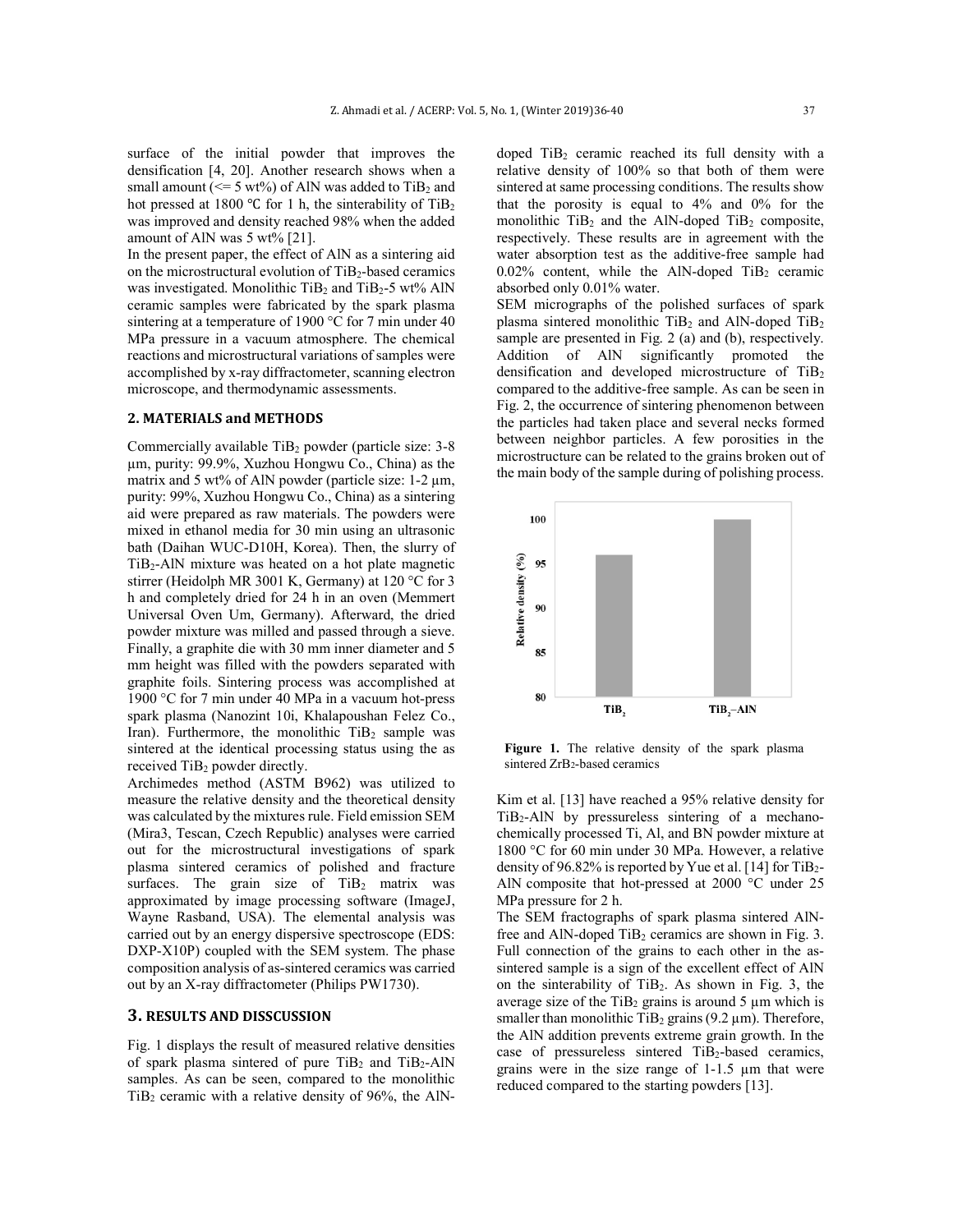The phase composition of the prepared sample was analyzed by its XRD pattern. Figure 4 shows the characterized XRD pattern of as-spark plasma sintered sample. As can be seen in Fig. 3, besides the  $TiB<sub>2</sub>$  and AlN as the starting materials, there are some peaks of  $AlB<sub>2</sub>$  and  $Al<sub>2</sub>Ti$  as an intermetallic compound of aluminum and titanium. However, Li et al. [17] have reported that the titania  $(TiO<sub>2</sub>)$  presented on the surface of the TiB2 powder is eliminated by a reaction with AlN to form TiN and  $Al_2O_3$ .

AlN additive can react with the oxide impurities presented on the surface of  $TiB<sub>2</sub>$  powders  $(B<sub>2</sub>O<sub>3</sub>$  and  $TiO<sub>2</sub>$ ) and produce the AlB<sub>2</sub> and Al<sub>2</sub>Ti according to Eqs. (1) and (2), respectively.

$$
2AlN + 2B_2O_3 = 2AlB_2 + N_2 + 3O_2
$$
 (1)

$$
2AlN + TiO2 = Al2 Ti + O2 + N2
$$
 (2)

Theoretically, based on the chemical reactions of Eqs.1- 2 under standard conditions, regarding weights of starting materials used in this research work, the volumes of as-released  $N_2$  and  $O_2$  gases were estimated 1.28 and 3.20 lit, respectively. However, due to the applied vacuum during the SPS process, it seems that such gaseous byproducts have mainly escaped from the sintering chamber. This hypothesis can be logical concerning the high relative densities of as-sintered samples.



**Figure 2.** SEM images of the polished surface of (a) monolithic TiB<sub>2</sub> and (b) TiB<sub>2</sub>-AlN ceramics





**Figure 3.** SEM fractographs (SE mode) of (a) monolithic TiB<sub>2</sub> and (b) TiB<sub>2</sub>-AlN ceramics



Figure 4. XRD pattern of AlN-doped TiB<sub>2</sub> ceramic

These reactions lead to the removal of surface oxides and result in new products that promote the densification. The applied external pressure during the sintering pushes the formed gasses  $(N_2 \text{ and } O_2)$  out, and inhibits them of intensifying the porosity formation.

Figure 5a shows another SEM fractograph (in the backscattered electron mode) of the  $TiB<sub>2</sub>–AIN$  ceramic composite. The EDS spectrum of Al2Ti phase, which is marked by arrow in Fig. 5a is presented in Fig. 5b indicating the presence of titanium and aluminum as well as oxygen that is associated with the oxide impurities.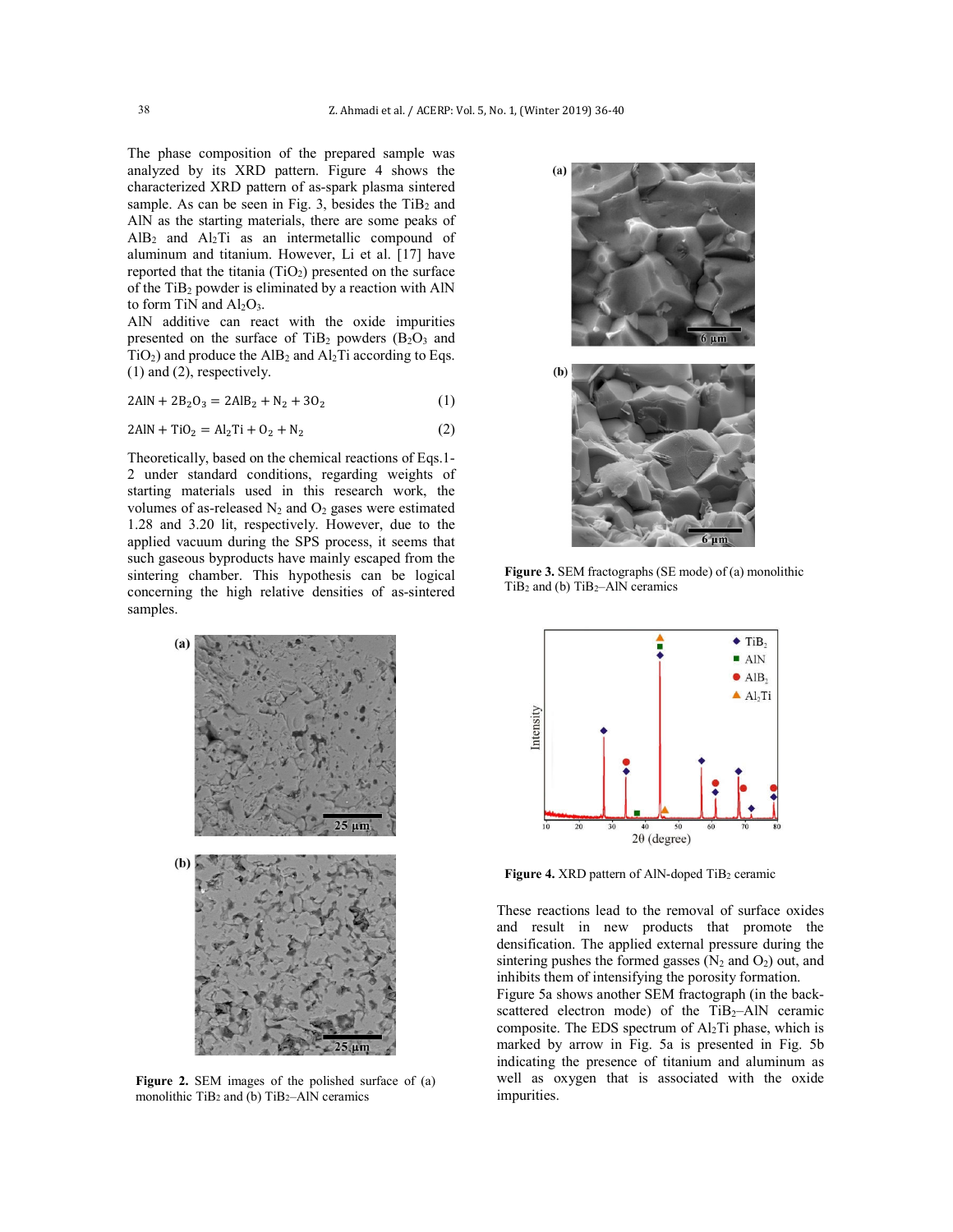

**Figure 5.** (a) SEM fractograph (BSE mode) of TiB<sub>2</sub>-AlN composite and (b) EDS spectrum of the in-situ formed Al2Ti phase

#### **4. CONCLUSION**

The effect of the AlN addition on the sinterability and microstructural evolution of TiB2-based ceramic during the sintering process was studied and compared to the monolithic TiB2. The TiB2-based samples were prepared by the spark plasma sintering at 1900 °C for 7 min under 40 MPa pressure. The densification of  $TiB<sub>2</sub>$  was encouraged by adding 5 wt% of AlN as a sintering aid. Aluminum diboride  $(AlB<sub>2</sub>)$  and  $Al<sub>2</sub>Ti$  as an intermetallic compound of aluminum and titanium in the AlN-doped TiB2 sample were formed by chemical reactions of AlN with the oxide layers  $(B_2O_3$  and  $TiO_2)$  presented on the surface of  $TiB<sub>2</sub>$  particles. The removal of surface oxide impurities significantly hindered the excessive grain growth of TiB2 matrix which resulted in refined microstructure and improved sinterability.

#### **5. ACKNOWLEDGMENT**

The authors would like to acknowledge the Fannavaran Arta Mavad Novin Pazhouh Company.

### **REFERENCES**

- 1. Castaing, J., Costa, P., "Properties and Uses of Diborides", in *Boron and Refractory Borides*, Berlin, Heidelberg, Springer, (1977), 390-412.
- 2. Sabahi Namini, A., Seyed Gogani, S.N., Shahedi Asl, M., Farhadi, K., Ghassemi Kakroudi, M., Mohammadzadeh, A., "Microstructural development and mechanical properties of hot pressed SiC reinforced TiB<sub>2</sub> based composite", *International Journal of Refractory Metals and Hard Materials,* Vol. 51, (2015), 169-179.
- 3. Farhadi, K., Sabahi Namini, A., Shahedi Asl, M., A., Ghassemi Kakroudi, M., "Characterization of hot pressed SiC whisker reinforced TiB2 based composites", *International Journal of Refractory Metals and Hard Materials,* Vol. 61, (2016), 84-90.
- 4. Hamidzadeh Mahaseni, Z., Dashti Germi, M., Ahmadi. Z., Shahedi Asl, M., "Microstructural investigation of spark plasma sintered TiB2 ceramics with Si3N4 addition", *Ceramics International,* Vol. 44, No. 11, (2018), 13367-1337.
- 5. Shahbazi, M., Tayebifard, S.A., Razavi, M., "Effect of Ni content on the reaction behaviour and microstructure of TiB<sub>2</sub>-TiC/Ni cermets synthesized by MASHS", *Advanced Ceramics Progress*, Vol. 2, No. 2, (2016), 22-26.
- 6. Mukhopadhyay, A., Rajua, G.B., Basua, B., Suri, A.K., "Correlation between phase evolution, mechanical properties and instrumented indentation response of TiB<sub>2</sub>-based ceramics", *Journal of the European Ceramic Society,* Vol. 29, No. 3, (2009), 505-516.
- 7. Zheng, L., Li, F., Zhou, Y., "Preparation, microstructure, and mechanical properties of  $TiB<sub>2</sub>$  using  $Ti<sub>3</sub>AIC<sub>2</sub>$  as a sintering aid", *Journal of the American Ceramic Society,* Vol. 95, No. 6, (2012), 2028-2034.
- 8. Park, J.H., Koh, Y.H., Kim, H.E., Hwang, Ch.S., Kang, E. S., "Densification and mechanical properties of titanium diboride with silicon nitride as a sintering aid", *Journal of the American Ceramic Society,* Vol. 52, No. 11, (2004), 3037- 3042.
- 9. Zhao, G., zhen, Ch., Hanlian, H., Bin, L., Hongtao, Z., Wang, Zh.J., "Microstructure and mechanical properties of  $TiB<sub>2</sub>$ -SiC ceramic composites by reactive hot pressing", *International Journal of Refractory Metals and Hard Materials,* Vol. 42,  $(2014)$ , 36-41.
- 10. Bhaumik, S.K., Divakara, C., Singh, A.K., Upadhyaya, G.S., "Synthesis and sintering of  $TiB<sub>2</sub>$  and  $TiB<sub>2</sub>$ -TiC composite under high pressure", *Materials Science and Engineering: A,*  Vol. 279, No. 1-2, (2000), 275-281.
- 11. Shahedi Asl, M., Ahmadi, Z., Parvizi, S., Balak, Z., Farahbakhsh, I., "Contribution of SiC particle size and spark plasma sintering conditions on grain growth and hardness of TiB2 composites", *Ceramics International,* Vol. 43, No. 16, (2017), 13924-13931.
- 12. Brahma Raju, G., Basu B., "Densification, sintering reactions, and properties of titanium diboride with titanium disilicide as a sintering aid", *The Journal of the American Ceramic Society,*  Vol. 90, No. 11, (2007), 3415-3423.
- 13. Balak, Z., Zakeri, M., Rahimipour, M.R., Salahi, E., Azizieh, M., Kafashan, H., "Investigation of effective parameters on densification of ZrB<sub>2</sub>-SiC based composites using taguchi method", *Advanced Ceramics Progress*, Vol. 2, No. 2, (2016), 7-15.
- 14. Balak, Z., Azizieh, M., "Oxidation of ZrB<sub>2</sub>-SiC composites at 1600°C: effect of carbides, borides, silicides, and chopped carbon fiber", *Advanced Ceramics Progress*, Vol. 4, No.1, (2018), 18-23.